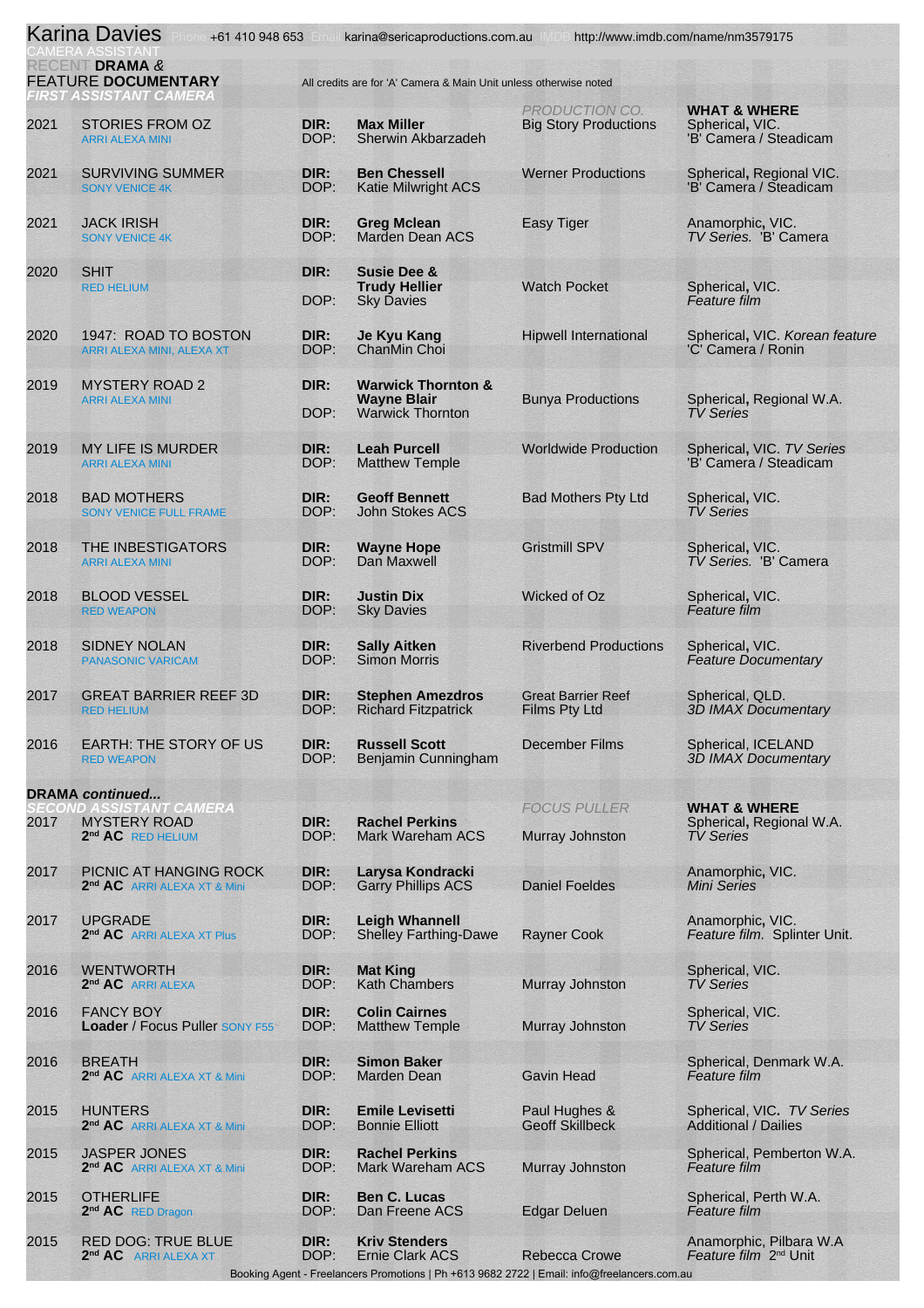|      | <b>Karina Davies</b>                                                             |              | +61 410 948 653 karina@sericaproductions.com.au http://www.imdb.com/name/nm3579175 |                                  |                                                                           |
|------|----------------------------------------------------------------------------------|--------------|------------------------------------------------------------------------------------|----------------------------------|---------------------------------------------------------------------------|
| 2015 | <b>DRAMA</b> continued<br><b>SHAN HE GU REN</b><br>2 <sup>nd</sup> AC ARRI ALEXA | DIR:<br>DOP: | <b>Jia Zhangke</b><br>Nelson Yu Lik-wai                                            | <b>FOCUS PULLER</b><br>Three 焦点手 | <b>WHAT &amp; WHERE</b><br>Anamorphic, W.A. & VIC<br>Chinese feature film |
| 2014 | <b>HOLDING THE MAN</b><br>2 <sup>nd</sup> AC ARRI ALEXA XT                       | DIR:<br>DOP: | <b>Neil Armfield</b><br><b>Germain McMicking</b>                                   | <b>Chris Child</b>               | Anamorphic, VIC.<br>Feature film                                          |
| 2014 | THE LIGHT BETWEEN OCEANS<br>2 <sup>nd</sup> AC ARRI ALEXA XT (ARRIRAW)           | DIR:<br>DOP: | <b>Derek Cianfrance</b><br><b>Adam Arkapaw ACS</b>                                 | <b>Andrew Jerram</b>             | Anamorphic, TAS.<br>U.S. feature film, 'B' Camera.                        |
| 2014 | <b>LOOKING FOR GRACE</b><br>2 <sup>nd</sup> AC ARRI ALEXA PLUS                   | DIR:<br>DOP: | <b>Sue Brooks</b><br><b>Katie Milwright ACS</b>                                    | Pietro Cusimano                  | Spherical, Regional W.A.<br>Feature film                                  |
| 2014 | THE SECRET RIVER<br>2 <sup>nd</sup> AC ARRI ALEXA PLUS                           | DIR:<br>DOP: | <b>Daina Reid</b><br><b>Bruce Young</b>                                            | Pernilla Finne                   | Spherical, VIC. & N.S.W.<br><b>Telemovie</b>                              |
| 2014 | <b>STRANGERLAND</b><br><b>Video Split Operator ARRI ALEXA</b>                    | DIR:<br>DOP: | <b>Kim Farrant</b><br><b>PJ Dillon</b>                                             | Ron Coe                          | Anamorphic, N.S.W.<br><b>Feature film</b>                                 |
| 2014 | <b>PAPER PLANES</b><br>2 <sup>nd</sup> AC ARRI ALEXA PLUS                        | DIR:<br>DOP: | <b>Robert Connolly</b><br>Tristan Milani ACS                                       | <b>Gavin Head</b>                | Spherical, W.A.<br><b>Feature film</b>                                    |
| 2013 | KILL ME THREE TIMES<br><b>Video Split Operator ARRI ALEXA</b>                    | DIR:<br>DOP: | <b>Kriv Stenders</b><br><b>Geoffrey Simpson ACS</b>                                | <b>Gavin Head</b>                | Anamorphic, W.A.<br>Feature film                                          |
| 2013 | <b>SON OF A GUN</b><br><b>Video Split Operator ARRI ALEXA</b>                    | DIR:<br>DOP: | <b>Julius Avery</b><br><b>Nigel Bluck ACS</b>                                      | <b>Brett Matthews</b>            | Anamorphic, W.A.<br><b>Feature film</b>                                   |
|      | <b>RECENT TVC selected highlights</b><br>FIRST ASSISTANT CAMERA                  |              |                                                                                    |                                  |                                                                           |
|      |                                                                                  |              |                                                                                    | PRODUCTION CO.                   | <b>WHAT &amp; WHERE</b>                                                   |
| 2021 | Channel 10 'Upfronts'<br><b>BLACKMAGIC 6K</b>                                    | DIR:<br>DOP: | <b>Robert Goddard</b><br><b>Matthew Jenkins</b>                                    | <b>Late Nite Films</b>           | Spherical, VIC.                                                           |
| 2021 | <b>Chemist Warehouse</b><br><b>ALEXA MINI LF</b>                                 | DIR:<br>DOP: | <b>Barney Howells</b><br>Joey Knox                                                 | Stratosphere                     | Spherical, VIC.                                                           |
| 2021 | Taubmans 'Coloursmith'<br><b>CANON C700 FULL FRAME</b>                           | DIR:<br>DOP: | <b>David Ellis</b><br><b>Daniel Gallagher</b>                                      | Tooth & Claw                     | Spherical, VIC.                                                           |
| 2021 | <b>Knobby Underwear</b>                                                          | DIR:         | <b>Max Price &amp; Luke</b>                                                        |                                  |                                                                           |
|      | <b>RED KOMODO</b>                                                                | DOP:         | Goodall<br>Joey Knox                                                               | <b>Priceless Productions</b>     | Spherical, VIC.                                                           |
| 2020 | New Gardens x Town Square<br><b>BLACKMAGIC URSA MINI</b>                         | DIR:<br>DOP: | <b>Jared Daperis</b><br>Sean Ryan                                                  | Wildebeest                       | Spherical, VIC.                                                           |
| 2020 | Kleenex<br><b>ARRI ALEXA MINI</b>                                                | DIR:<br>DOP: | <b>Bec Peniston-Bird</b><br><b>Sky Davies</b>                                      | <b>Truce</b>                     | Spherical, VIC.                                                           |
| 2019 | Spacetalk<br><b>ARRI AMIRA</b>                                                   | DIR:<br>DOP: | <b>David Rittey</b><br>Aaron Farrugia                                              | Hub                              | Spherical, VIC.                                                           |
| 2019 | <b>AFLW</b><br><b>BLACKMAGIC URSA</b>                                            | DIR:<br>DOP: | <b>David Rittey</b><br><b>Katie Milwright ACS</b>                                  | Airbag                           | Spherical, VIC.                                                           |
| 2019 | <b>DET Workforce</b><br><b>ARRI ALEXA MINI</b>                                   | DIR:<br>DOP: | <b>John Sheedy</b><br><b>Sky Davies</b>                                            | Think HQ                         | Anamorphic, VIC.                                                          |
| 2019 | <b>Australian Super</b><br><b>ARRI ALEXA MINI</b>                                | DIR:<br>DOP: | Qiao Li<br><b>Matthew Jenkins</b>                                                  | The Royals                       | Spherical, VIC.                                                           |
| 2019 | <b>Australian Dental Association</b><br><b>ARRI ALEXA MINI</b>                   | DIR:<br>DOP: | <b>Mark Dedaj</b><br><b>Matthew Jenkins</b>                                        | The Producers                    | Spherical, VIC.                                                           |
| 2018 | Raffertey's Garden<br><b>ARRI ALEXA MINI</b>                                     | DIR:<br>DOP: | <b>Bec Peniston-Bird</b><br><b>Sky Davies</b>                                      | <b>Truce</b>                     | Anamorphic, VIC.                                                          |
| 2018 | <b>Bushell's Tea</b><br><b>BLACKMAGIC URSA</b>                                   | DIR:<br>DOP: | <b>Summer DeRoche</b><br><b>Sky Davies</b>                                         | The Director's Group             | Spherical, VIC.                                                           |